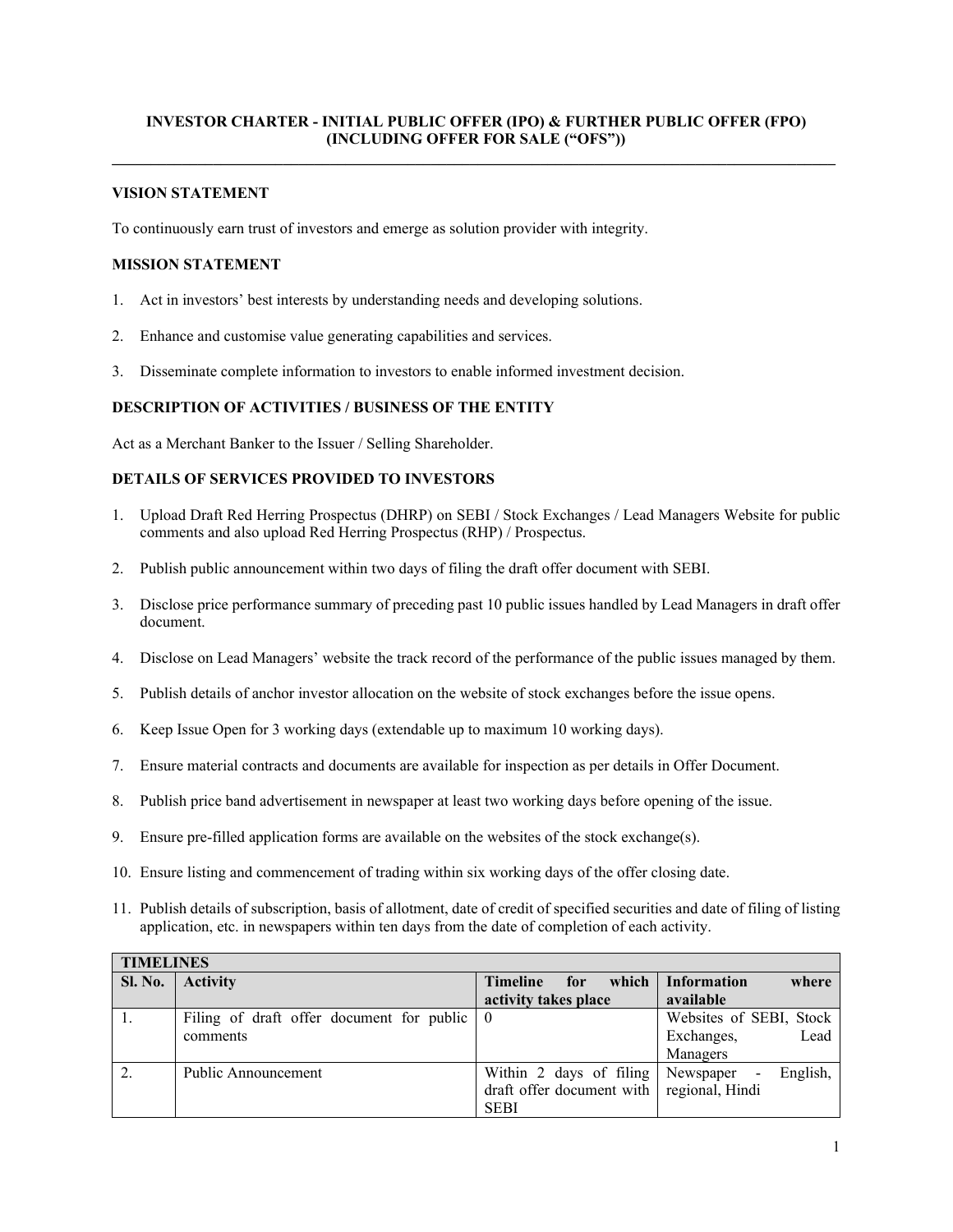| <b>TIMELINES</b> |                                                                      |                                                         |                                                                                          |  |  |
|------------------|----------------------------------------------------------------------|---------------------------------------------------------|------------------------------------------------------------------------------------------|--|--|
| <b>Sl. No.</b>   | <b>Activity</b>                                                      | <b>Timeline</b><br>which<br>for<br>activity takes place | <b>Information</b><br>where<br>available                                                 |  |  |
| 3.               | Details of anchor investors allocation                               | 1 day before issue opening<br>date                      | Stock Exchanges website                                                                  |  |  |
| $\overline{4}$ . | Issue opening date                                                   | 3 working days after filing<br>RHP with RoC             | Stock Exchanges website                                                                  |  |  |
| 5.               | Availability of application forms                                    | Till issue closure date                                 | Stock Exchanges website                                                                  |  |  |
| 6.               | Availability of material documents<br>for<br>inspection by investors | Till issue closure date                                 | Address given in Offer<br>Document                                                       |  |  |
| 7.               | Information<br>General<br>Availability<br>of<br>Document             | Till issue closure date                                 | LM website and stock<br>exchange website                                                 |  |  |
| 8.               | Price Band Advertisement                                             | 2 working days prior to<br>issue opening date           | Newspaper advertisement                                                                  |  |  |
| 9.               | Total demand in the issue                                            | Issue closure date                                      | Stock exchanges website<br>on hourly basis                                               |  |  |
| 10.              | Commencement of trading                                              | within 6 working days of<br>closure of issue            | Newspaper advertisement                                                                  |  |  |
| 11.              | Delay in unblocking ASBA Accounts                                    | More than 4 working days                                | Compensation to investor<br>@Rs.<br>$100$ /day<br>by<br>intermediary<br>causing<br>delay |  |  |
| 12.              | Advertisement on subscription and basis of<br>allotment              | Within 10 days                                          | Newspaper advertisement                                                                  |  |  |
| 13.              | Allotment status and allotment advice                                | Completion of basis of<br>allotment                     | By email / post                                                                          |  |  |

## **RIGHTS OF INVESTORS**

- 1. Investors can request for a copy of the offer document and / or application form from the issuer/ Lead Manager(s).
- 2. Retail investors are allowed to cancel their bids before issue closing date.
- 3. In case of delay in unblocking of amounts blocked through the UPI Mechanism exceeding four working days from the offer closing date, the Bidder shall be compensated by the intermediary responsible for causing such delay in unblocking.
- 4. Investors will get SMS w.r.t. allotment status and allotment advice will be sent in through email / physical to successful allottees.
- 5. If allotted shares, all Rights as a Shareholder (as per Offer Document).

### **DO'S AND DON'TS FOR THE INVESTORS**

### **Do's**

- 1. Check eligibility to invest in the RHP and under applicable law, rules, regulations, guidelines and approvals.
- 2. Submit bids only through ASBA (other than Anchor Investors).
- 3. Read all instructions carefully in the Bid cum Application Form.
- 4. Ensure that Bid cum Application Form bearing the stamp of a Designated Intermediary is submitted to the Designated Intermediary at the Bidding Centre within the prescribed time.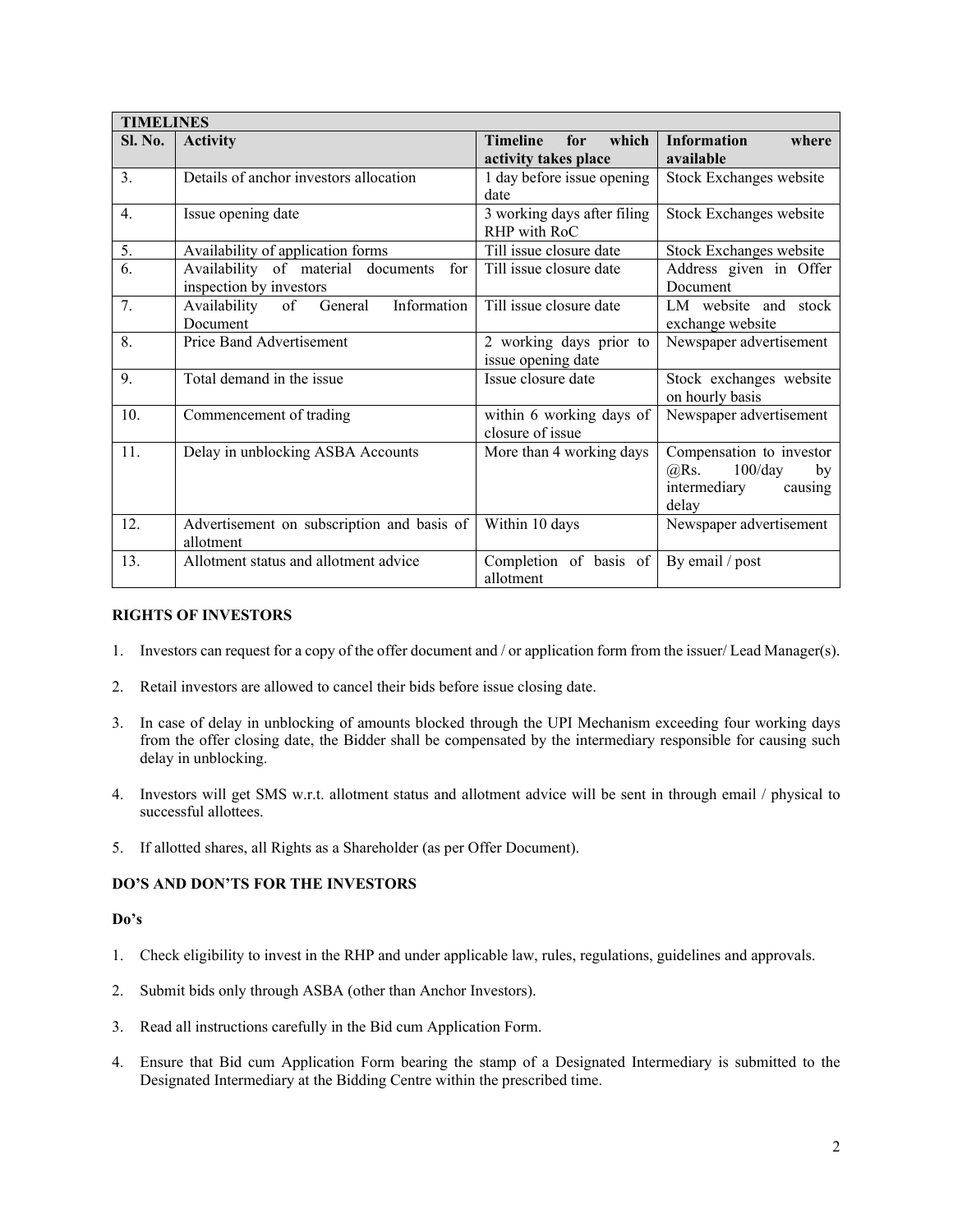- 5. Ensure you have funds equal to the Bid Amount in the ASBA Account maintained with the SCSB.
- 6. Ensure that name(s) given in the Bid cum Application Form is/are exactly the same as the name(s) in which the beneficiary account is held with the Depository Participant.

## **Don'ts**

- 1. Do not Bid for lower than the minimum Bid size.
- 2. Do not submit the Bid for an amount more than funds available in your ASBA account.
- 3. If you are a Retail bidder and are using UPI mechanism, do not submit more than one ASBA Form for each UPI ID.
- 4. Do not submit a Bid/revise a Bid with a price less than the Floor Price or higher than the Cap Price.

# **INVESTOR GRIEVANCE REDRESSAL MECHANISM AND HOW TO ACCESS IT**



# **TIMELINES FOR RESOLUTION OF INVESTOR GRIEVANCES IN IPOs /FPOs)**

| Sr.            | <b>Activity</b>                                                                         | No. of        |
|----------------|-----------------------------------------------------------------------------------------|---------------|
| No.            |                                                                                         | calendar days |
|                | Investor grievance received by the Lead Manager                                         |               |
| $\overline{2}$ | Manager to the offer to identify the concerned intermediary and it shall be endeavoured | $T+1$         |
|                | to forward the grievance to the concerned intermediary/ies on T day itself              |               |
| 3              | The concerned intermediary/ies to respond to the Lead Manager with an acceptable reply  |               |
|                | proof of resolution                                                                     |               |
| $\overline{4}$ | Lead Manager, the concerned intermediary/ies and the investor shall exchange between    | Between T and |
|                | themselves additional information related to the grievance, wherever required           |               |
|                | Lead Manager to reply to the investor with the reply / proof of resolution              | $X+3$         |

Best efforts will be undertaken by Lead Manager to resolve the grievance within T+30.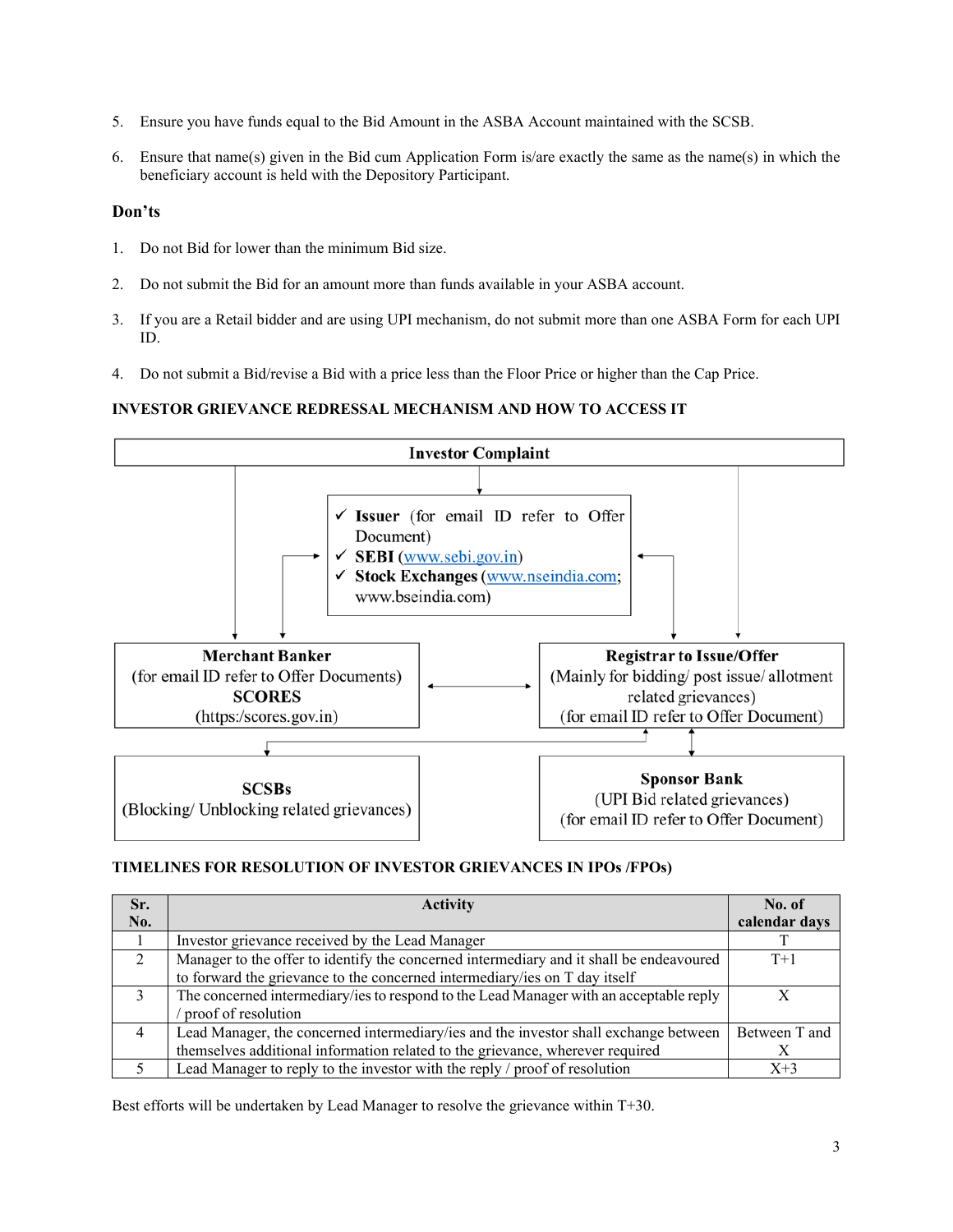### **Nature of investor grievance for which the aforesaid timeline is applicable**

- 1. Delay in unblocking of funds
- 2. Non allotment / partial allotment of securities
- 3. Non receipt of securities in demat account
- 4. Amount blocked but application not bid
- 5. Application bid but amount not blocked
- 6. Any other nature as may be informed from time to time

#### **Mode of receipt of investor grievance**

The following modes of receipt will be considered valid for processing the grievances in the timelines discussed above:

- 1. Letter from the investor addressed to the Lead Manager at its address mentioned in the offer document, detailing nature of grievance, details of application, details of bank account, date of application etc.
- 2. E-mail from the investor addressed to the Lead Manager at its e-mail ID mentioned in the offer document, detailing nature of grievance, details of application, details of bank account, date of application etc.
- 3. On SEBI Complaints Redress System (SCORES) platform.

#### **Nature of enquiries for which the Lead Manager shall respond to / escalated promptly**

- 1. Availability of application form
- 2. Availability of offer document
- 3. Process for participating in the issue / mode of payments
- 4. List of SCSBs / syndicate members
- 5. Date of issue opening / closing / allotment / listing
- 6. Technical setbacks in net-banking services provided by SCSBs / UPI mechanism
- 7. Any other query of similar nature

### **RESPONSIBILITIES OF INVESTORS (EXPECTATIONS FROM THE INVESTORS)**

- 1. Read and understand the terms of offer documents, application form, and issue related literature carefully and fully before investing.
- 2. Consult own tax consultant with respect to the specific tax implications.
- 3. Provide full and accurate information in the application form as maybe required while making an application and keep records of the same.
- 4. Ensure active demat/ broking account before investing.